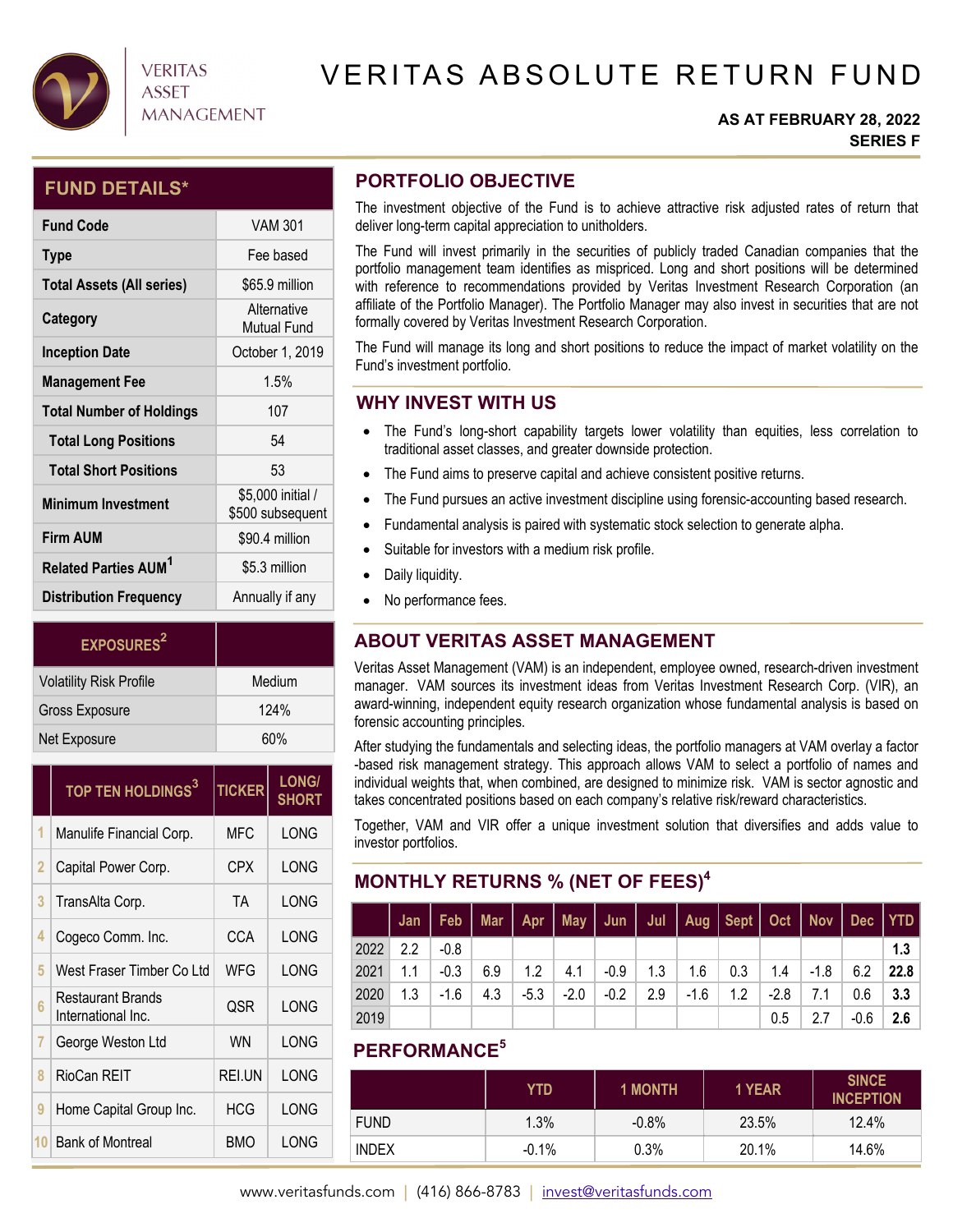

# VERITAS ABSOLUTE RETURN FUND

#### **AS AT FEBRUARY 28, 2022 SERIES F**

## **COMMENTARY**

Series F of the Veritas Absolute Return Fund generated a - 0.8% return in February, as the war in Ukraine and Russian sanctions triggered a relief rally in solar and renewables names that offset gains on our long positions in energy. Year-to-date fund returns of 1.3% continued to outpace the S&P/TSX index which declined -0.1% through the end of February.

The Fund's long position in **RioCan Real Estate Investment Trust (TSX: REI-UN)** was the top contributor to fund performance in February as the company beat Q4 earnings and raised its dividend 6%. **REI's** occupancy rose to a very healthy 97%, with same-property Net Operating Income (NOI) rising 3.4% in 2021. In our view, **REI** continues to trade at a discount considering its 1.5 million square feet of properties under development.

The Fund's short position in online auto sales company **Carvana Co. (NYSE: CVNA)** was the second largest contributor to fund performance in February. In February, **CVNA** announced an acquisition to expand its physical footprint and guided to a weaker Q1, prompting Moody's to announce a review of the company's credit rating for a downgrade. In **CVNA**, we see a money losing operation that is struggling to achieve scale. At the same time, the company faces extensive brick and mortar competition in sourcing used vehicles and attracting end buyers. We see further room for **CVNA**'s lofty valuation to fall.

Our goal is to buy the best companies in sectors where we identify positive investment catalysts and take strategic short positions in poorly positioned companies in challenged industries. We evaluate companies based on balance sheet strength; free cash flow sustainability; transparent financial reporting and governance; as well as the ability to endure periods of economic weakness.

## **PERFORMANCE6**

#### **Growth of \$10,000 (since inception date)**



### **RISK MEASURES7**

|                                | 1 YEAR  | <b>SINCE INCEPTION</b> |
|--------------------------------|---------|------------------------|
| Fund Sharpe Ratio <sup>8</sup> | 2.26    | 1.14                   |
| Index Sharpe Ratio             | 1.70    | 0.66                   |
| Beta <sup>9</sup>              | 0.69    | 0.02                   |
| Correlation <sup>10</sup>      | 0.57    | 0.04                   |
| Fund Volatility <sup>10</sup>  | 9.4%    | 9.6%                   |
| <b>Index Volatility</b>        | 7.8%    | 18.0%                  |
| <b>Best Month</b>              | 6.9%    | 7.1%                   |
| Worst month                    | $-1.8%$ | $-5.3%$                |
| Number of positive months      | 9 of 12 | 18 of 29               |

# **SECTOR ALLOCATIONS11**